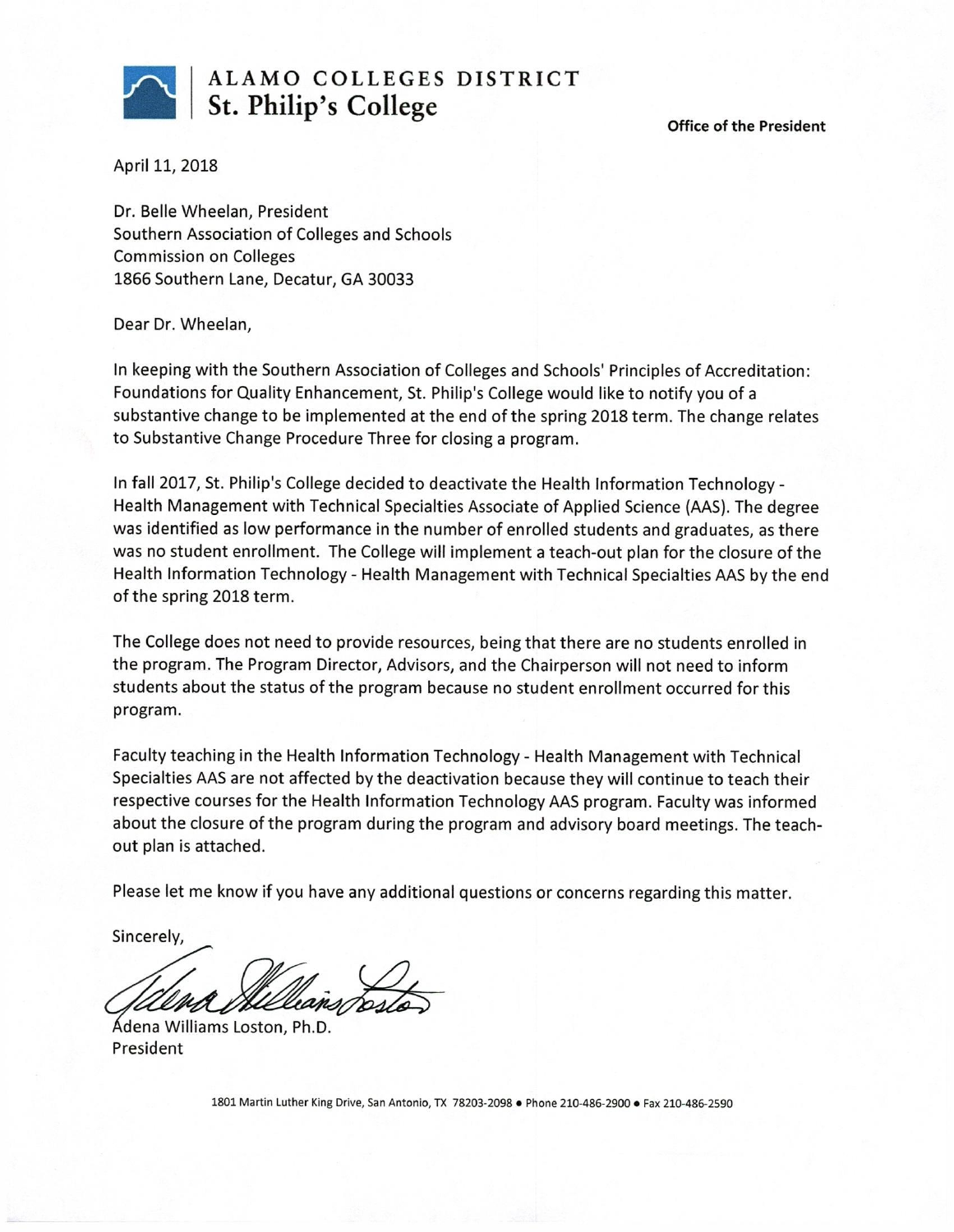### *Teach-out Plan*

**Health Information Technology - Health Management with Technical Specialties Associate of Applied Science** (AAS) program is set to close following the spring 2018 semester by May 31, 2018. No students enrolled in this program; thus no admission was granted to any students.

There was no student enrollment in the Health Information Technology - Health Management with Technical Specialties AAS degree from its inception in the 2012-2013 academic year. Therefore, no students will be impacted by the closing of this program.

The current Health Information Technology AAS program director will not be affected by the removal of the Health Information Technology - Health Management with Technical Specialties AAS degree program because under Health Information Technology, there are other degree options offered, taught, and managed. All current duties remain intact for the program director.

Faculty will not be affected. All faculty continue to teach their respective courses for the Health Information Technology AAS program.

No staff will be affected. The administrative assistant continues to assist the Health Information Technology AAS program and performs the same administrative duties, tasks, and processes for multiple programs.

No students will be affected because no student enrollment occurred for the Health Information Technology - Health Management with Technical Specialties AAS degree since its inception in the 2012-2013 academic year.

No student enrollment occurred, therefore no students will be affected because there were no charges/expenses for the Health Information Technology - Health Management with Technical Specialties AAS degree from its inception in the 2012-2013 academic year.

Health Information Technology - Health Management with Technical Specialties AAS program did not have any teach-out agreements with other institutions.

Faculty and staff will not be redeployed or need assistance in finding new employment. All faculty continue to teach their respective courses for the Health Information Technology AAS program. The administrative assistant maintains her position with the Health Information Technology AAS program and other programs within the division of Health Sciences. The Health Information Technology program is investigating post-AAS certificate(s) to enhance employment in the health information technology field.

St. Philip's College, the sponsoring institution for the Health Information Technology - Health Management with Technical Specialties AAS program is not closing. St. Philip's College remains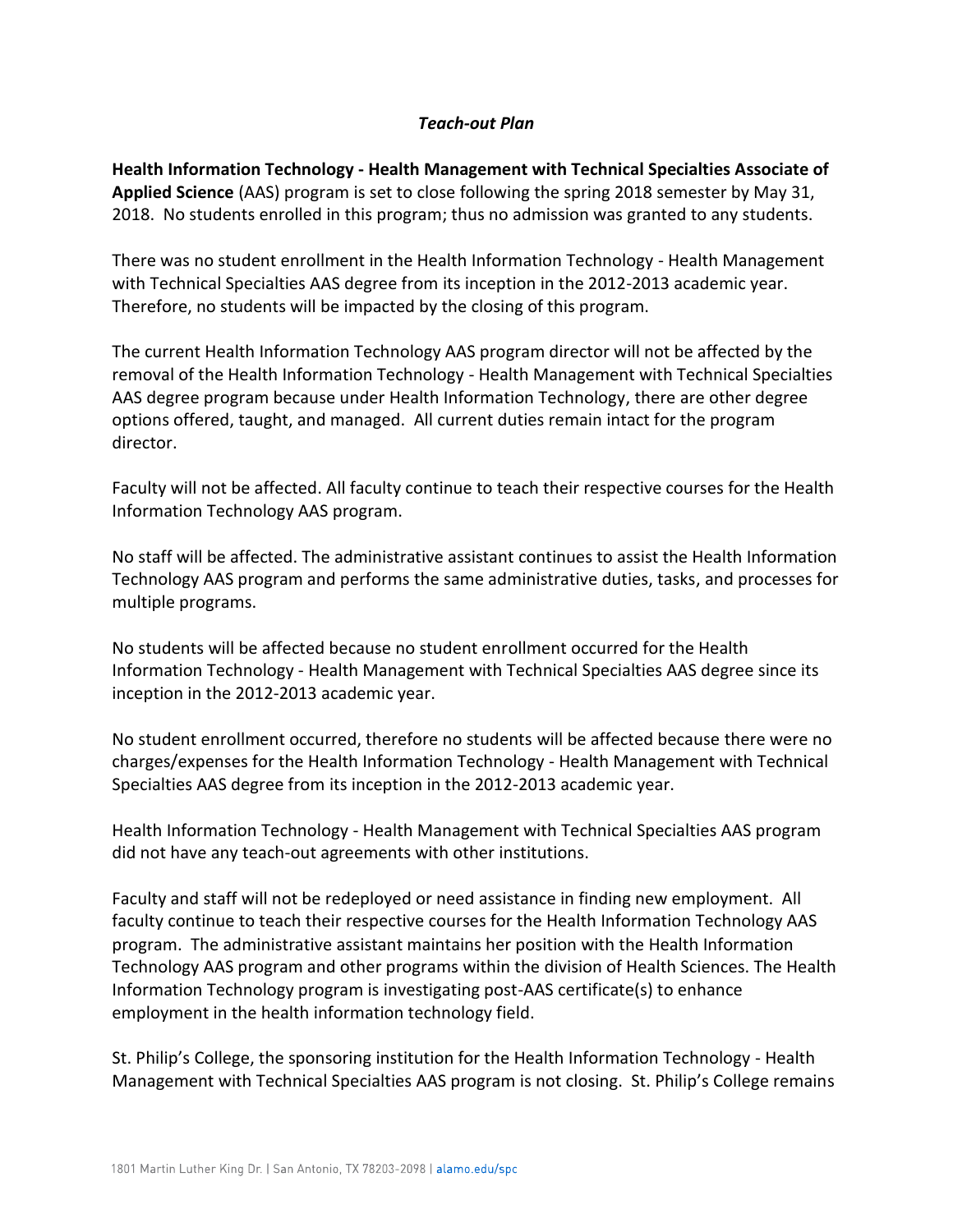a functioning SACSCOC accredited institution and continues to serve as a community college in San Antonio, Texas.

# **Health Information Technology - Health Management with Allied Health Technical Specialties AAS**

### **Health Information Technology - Health Management with Allied Health Technical Specialties**

prepares military graduates in their health specialty to advance their healthcare knowledge and transition to the public health sector. This specialization prepares students to organize and supervise/manage a health care office; including policy processes, budgeting, insurance, reimbursable, supply ordering and coding overview. The HIT track provides an understanding of the electronic health record, regional health information systems and the legalities associated with electronic medical records.

## **Total Credit Hours Required: 61-62**

# **Prerequisites - Military Transfer Credits for Medical Laboratory Technician Specialty (31 credits)**

## **Course Name Term Taken Grade Gen Ed**

- MLAB 1201 Introduction to Clinical Laboratory Science
- MLAB 1311 Urinalysis and Body Fluids
- MLAB 1227 Coagulation
- MLAB 1415 Hematology
- MLAB 1335 Immunology/Serology
- MLAB 1331 Parasitology/Mycology
- MLAB 2431 Immunohematology
- MLAB 2501 Clinical Chemistry
- MLAB 1160 Clinical Clinical/Medical Laboratory Technician I
- MLAB 1261 Clinical Clinical/Medical Laboratory Technician II
- MLAB 2261 Clinical Clinical/Medical Laboratory Technician III

### **Pre-requisites Military Transfer Credits for Radiography Technologist Specialty (32 credits)**

### **Course Name Term Taken Grade Gen Ed**

- RADR 1201 Introduction to Radiography
- RADR 1313 Principles of Radiographic Imaging I
- RADR 1317 Radiographic Anatomy and Physiology I
- RADR 1411 Basic Radiographic Procedures
- RADR 2217 Radiographic Pathology
- RADR 2301 Intermediate Radiographic Procedures
- RADR 2305 Principles of Radiographic Imaging II
- RADR 2333 Advanced Medical Imaging
- RADR 2260 Clinical Radiologic Technology/Science Radiographer
- RADR 2460 Clinical Radiologic Technology/Science Radiographer